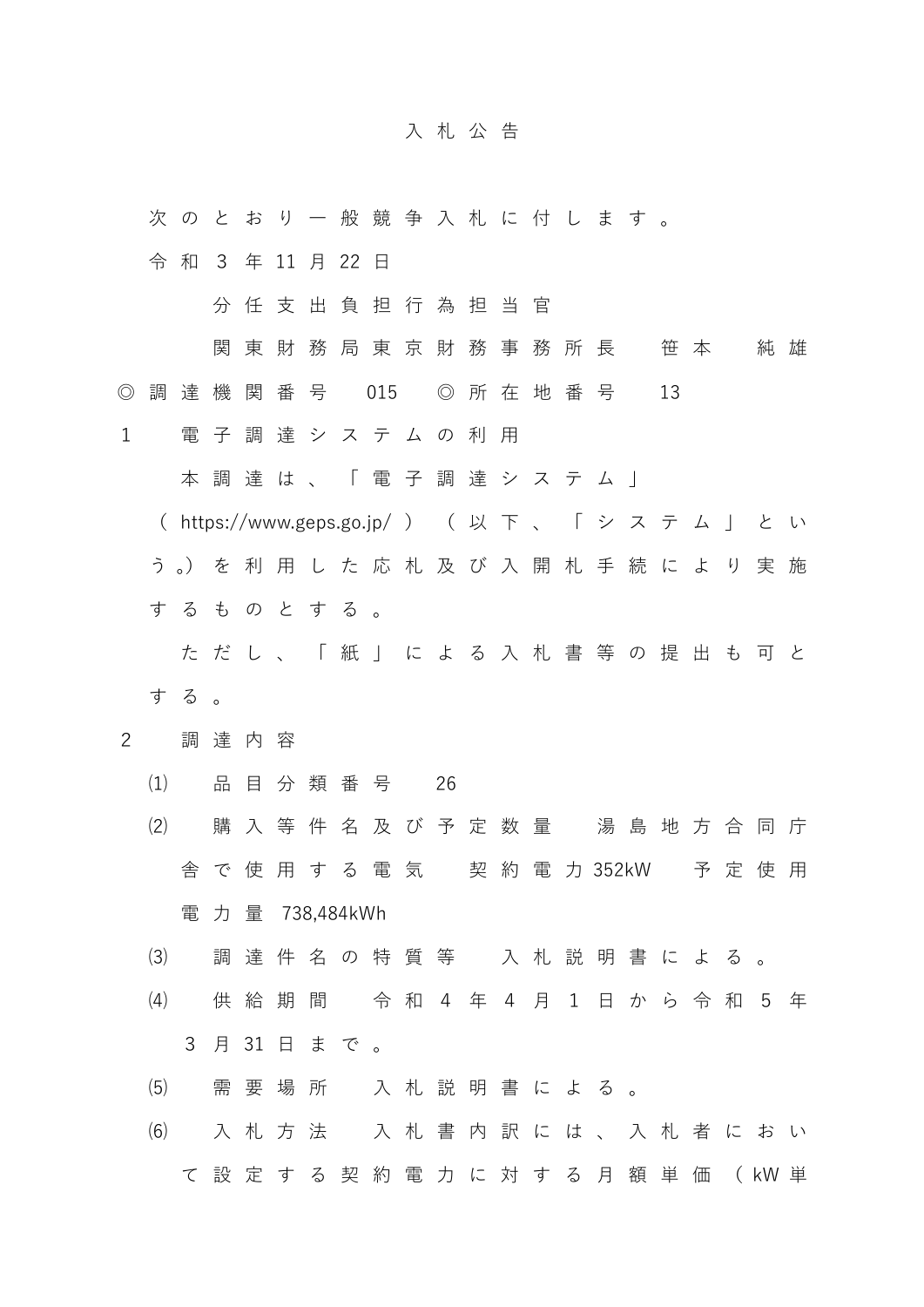価 、 同 一 月 に お い て は 単 一 の も の と す る 。) ( 基 本 料 金 単 価 ) 及 び 使 用 電 力 量 に 対 す る 単 価 ( kWh 単 価 、 同 一 月 に お い て は 単 一 の も の と す る 。) (電力 量 料 金 単 価 ) を 根 拠 ( 小 数 点 以 下 を 含 む こ と が で き る 。) と し 、 当 局 が 提 示 す る 契 約 電 力 及 び 予 定 使 用 電 力 量 に 基 づ き 算 出 し た 各 月 の 対 価 の 年 間 総 額 を 記載する こと。 入 札 金 額 は 、 入 札 書 内 訳 に 記 載 し た 総 価 の 110 分 の 100 に 相 当 す る 金 額 と す る こ と 。 な お 、 落 札 価 格 は 、 消 費 税 に 係 る 課 税 事 業 者 で あ る か 免 税 事 業 者 で あ る か を 問 わ ず 、 入 札 書 内 訳 に 記 載 し た 総 価 と す る 。 3 競 争 参 加 資 格 (1) 予 算 決 算 及 び 会 計 令 ( 昭 和 22 年 勅 令 第 165 号 。 以 下 、 「 予 決 令 」 と い う 。) 第 70 条 の 規 定 に 該

当 し な い 者 で あ る こ と 。

な お 、 未 成 年 者 、 被 保 佐 人 又 は 被 補 助 人 で あ っ て 、 契 約 締 結 の た め に 必 要 な 同 意 を 得 て いる者は、同条中、特別の理由がある場合に 該当する。

- ⑵ 予決令 第 13 条 の 規 定 に 該 当 し な い 者 で あ る こと。
- (3) 令 和 元 · 2 · 3 年 度 (平 成 31 · 32 · 33 年 度 ) 財 務 省 競 争 参 加 資 格 ( 全 省 庁 統 一 資 格 ) に お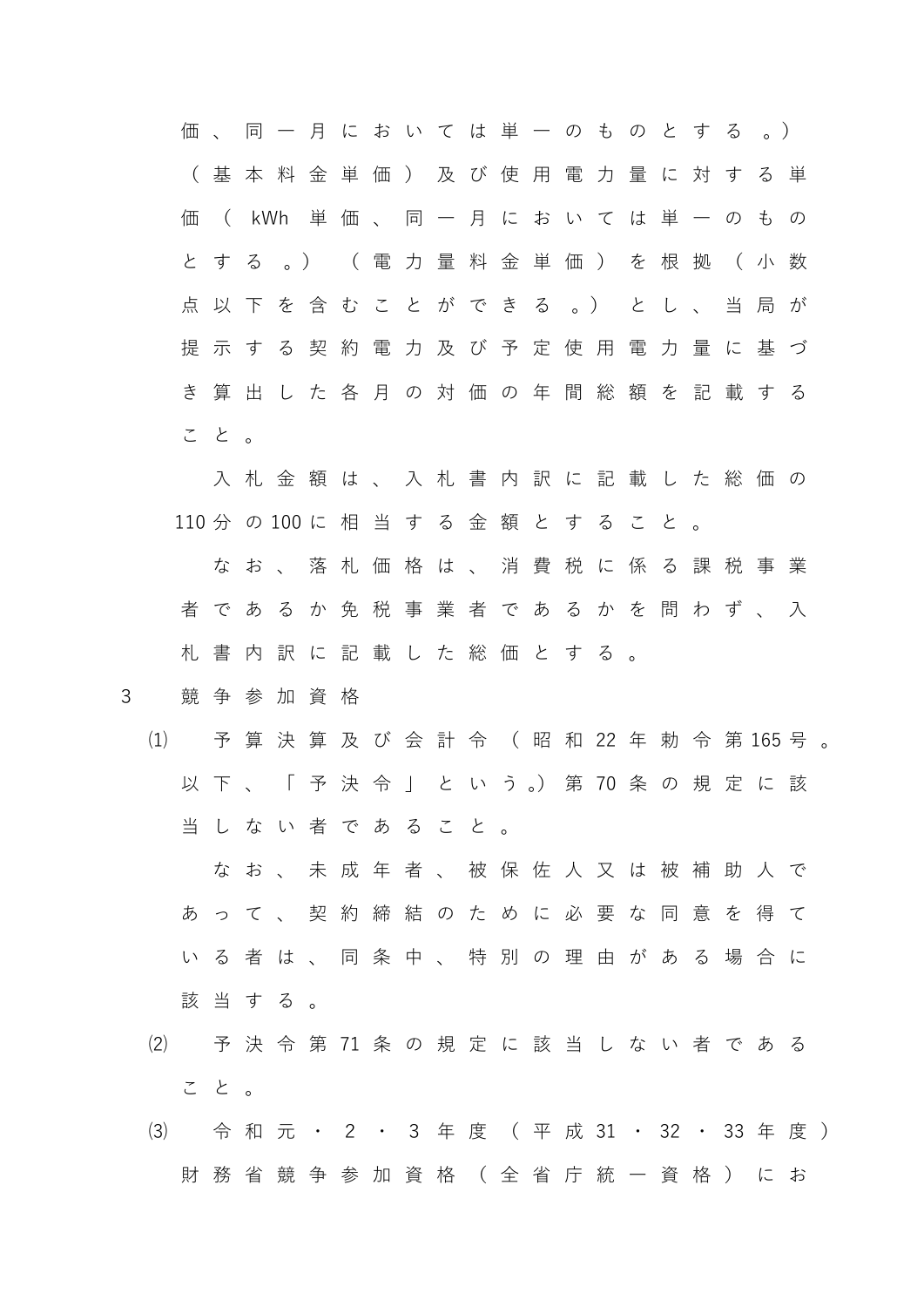い て 、 資 格 の 種 類 が 「 物 品 の 製 造 」 又 は 「 物 品 の 販 売 」 で 「 B 」 又 は 「 C 」 等 級 に 格 付 け され、関東·甲信越地域の競争参加資格を有 す る 者 、 又 は 、 当 該 競 争 参 加 資 格 を 有 し て い な い 者 で 、 入 札 参 加 申 込 期 限 ま で に 競 争 参 加 資 格 審 査 を 受 け 、 競 争 参 加 資 格 者 名 簿 に 登 載 さ れ た 者 で あ る こ と 。

な お 、 競 争 参 加 資 格 の 申 請 は 、 「 競 争 参 加 者 の 資 格 に 関 す る 公 示 」 ( 令 和 2 年 3 月 31 日 付 官 報 1 に 記 載 さ れ て い る 時 期 及 び 場 所 で 受 け付ける。

- ⑷ 当 該 地 方 支 分 部 局 の 所 属 担 当 官 と 締 結 し た 契約に関し、契約に違反し、又は同担当官が 実 施 し た 入 札 の 落 札 者 と な り な が ら 、 正 当 な 理 由 な く し て 契 約 を 拒 み 、 な い し は 入 札 等 当 該 地 方 支 分 部 局 の 業 務 に 関 し 不 正 又 は 不 誠 実 な 行 為 を し 、 契 約 の 相 手 方 と し て 不 適 当 で あ る と 認 め ら れ る 者 で な い こ と 。
- ⑸ 各 省 各 庁 か ら 指 名 停 止 等 を 受 け て い な い 者 ( 分 任 支 出 負 担 行 為 担 当 官 が 特 に 認 め る 者 を 含 む 。) で あ る こ と 。
- ⑹ 経 営 の 状 況 又 は 信 用 度 が 極 度 に 悪 化 し て い な い と 認 め ら れ る 者 で あ り 、 適 正 な 契 約 の 履 行 が 確 保 さ れ る 者 で あ る こ と 。
- ⑺ 電 気 事 業 法 第 2 条 の 2 の 規 定 に 基 づ き 小 売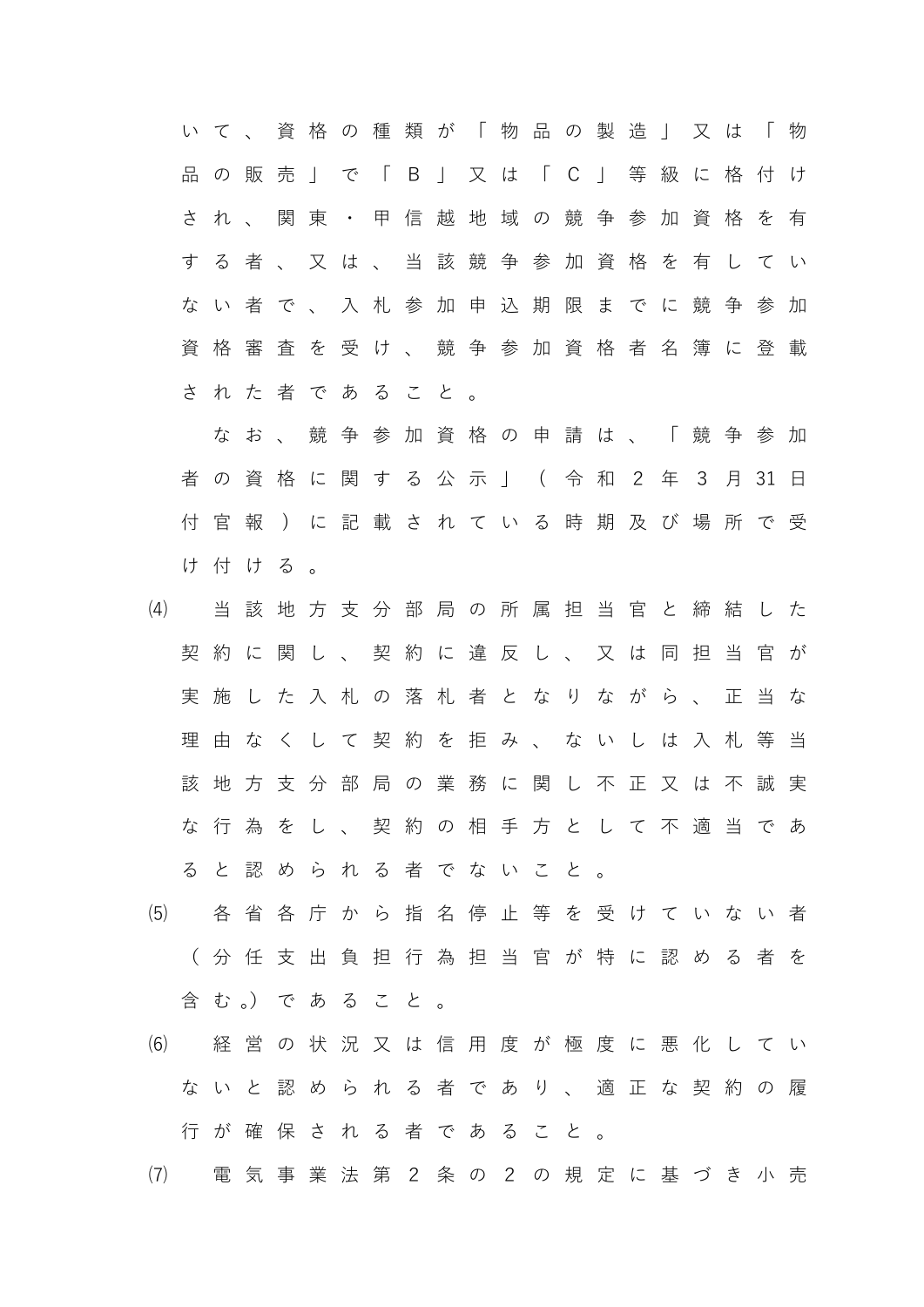電気事業の登録を受けている者であること。

- ⑻ 省CO 2 化 の 要 素 を 考 慮 す る 観 点 か ら 、 入 札 説 明 書 に 記 載 す る 基 準 を 満 た す こ と 。
- 4 入 札 書 の 提 出 場 所 等
	- ⑴ 入 札 書 の 提 出 場 所 、 契 約 条 項 を 示 す 場 所 、 入 札 説 明 書 の 交 付 場 所 及 び 問 い 合 わ せ 先 〒 113 - 8553 東 京 都 文 京 区 湯 島 4 - 6 - 15 湯 島 地 方 合 同 庁 舎 関 東 財 務 局 東 京 財 務 事 務 所 総 務 課 合 同 庁 舎 管 理 係 て 上 松 て 大 輔 て 電 話  $03 - 5842 - 7012$
	- ⑵ 入 札 説 明 書 の 交 付 方 法
		- ① 下 記 ⑶ の 期 限 ま で に シ ス テ ム を 利 用 し て 取 得 す る こ と 。
		- ② 電 子 メ ー ル に よ る 入 札 説 明 書 の 交 付 を 希 望 す る 場 合 は 、 下 記 の メ ー ル ア ド レ ス に そ の 旨 連 絡 す る こ と 。
			- $X \nu$   $Y \times \nu$   $X$  l tokyo-gouchou@kt.lfb-mof.go.jp
	- ⑶ 競 争 参 加 申 込 書 等 の 受 領 期 限 令 和 4 年 1 月 12 日 17 時 00 分
	- (4) 入札書の受領期間 令和4年1月17日9時 00 分 か ら 17 時 00 分 ま で 。
	- (5) 開札の日時及び場所 令和4年1月18日10 時 00 分 湯 島 地 方 合 同 庁 舎 5 階 5 A 会 議 室 ⑹ 上 記 ⑶ か ら ⑸ に つ い て は 、 シ ス テ ム におい て 障 害 が 発 生 し た 場 合 に は 、 別 途 通 知 す る 日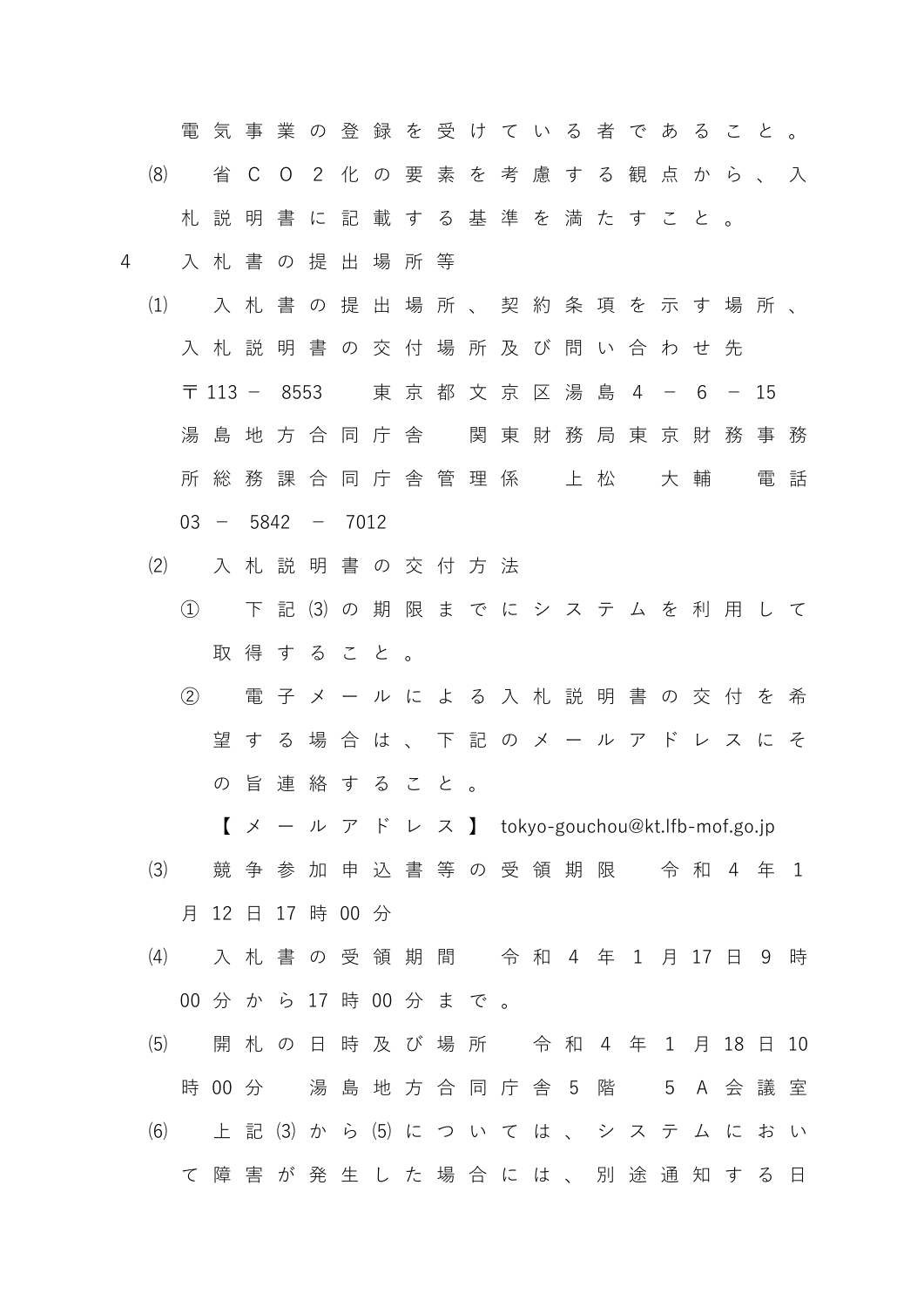時 に 変 更 す る 場 合 が あ る 。

- 5 その他
	- ⑴ 入 札 及 び 契 約 手 続 に お い て 使 用 す る 言 語 及 び通貨 日 本 語 及 び 日 本 国 通 貨 に 限 る 。
	- ⑵ 入 札 保 証 金 及 び 契 約 保 証 金 全 額 免 除 す る 。 な お 、 契 約 保 証 金 の 免 除 に 当 た っ て は 、 落 札 者 が 契 約 締 結 の 際 に 令 和 4 ・ 5 ・ 6 年 度 財 務 省 競 争 参 加 資 格 ( 全 省 庁 統 一 資 格 ) を 有 し て い る こ と を 条 件 と す る 。
	- ⑶ 入 札 の 無 効 本 公 告 に 示 し た 競 争 参 加 資 格 の な い 者 の 提 出 し た 入 札 書 及 び 入 札 に 関 す る 条 件 に 違 反 し た 入 札 書 は 無 効 と す る 。
	- (4) 契 約 書 作 成 の 要 否 受
	- ⑸ 落 札 者 の 決 定 方 法 予決令 第 79 条の規定に 基 づ い て 作 成 さ れ た 予 定 価 格 の 制 限 の 範 囲 内 で 最 低 の 価 格 を も っ て 有 効 な 入 札 を 行 っ た 者 を 落 札 者 と す る 。
	- ⑹ その他 詳 細 は 入 札 説 明 書 等 に よ る 。

6 Summary

- ⑴ Deputy Official in charge of disbursement of the procuring entity: SASAMOTO Sumio, Director of Tokyo Local Finance Office.
- ⑵ Classification of the products to be procured: 26
- ⑶ Nature and quantity of the products to be purchased: Electricity to be used in Yushima Local Common Government Offices. Contract 352kW. Estimated volume of electricity 738,484kWh.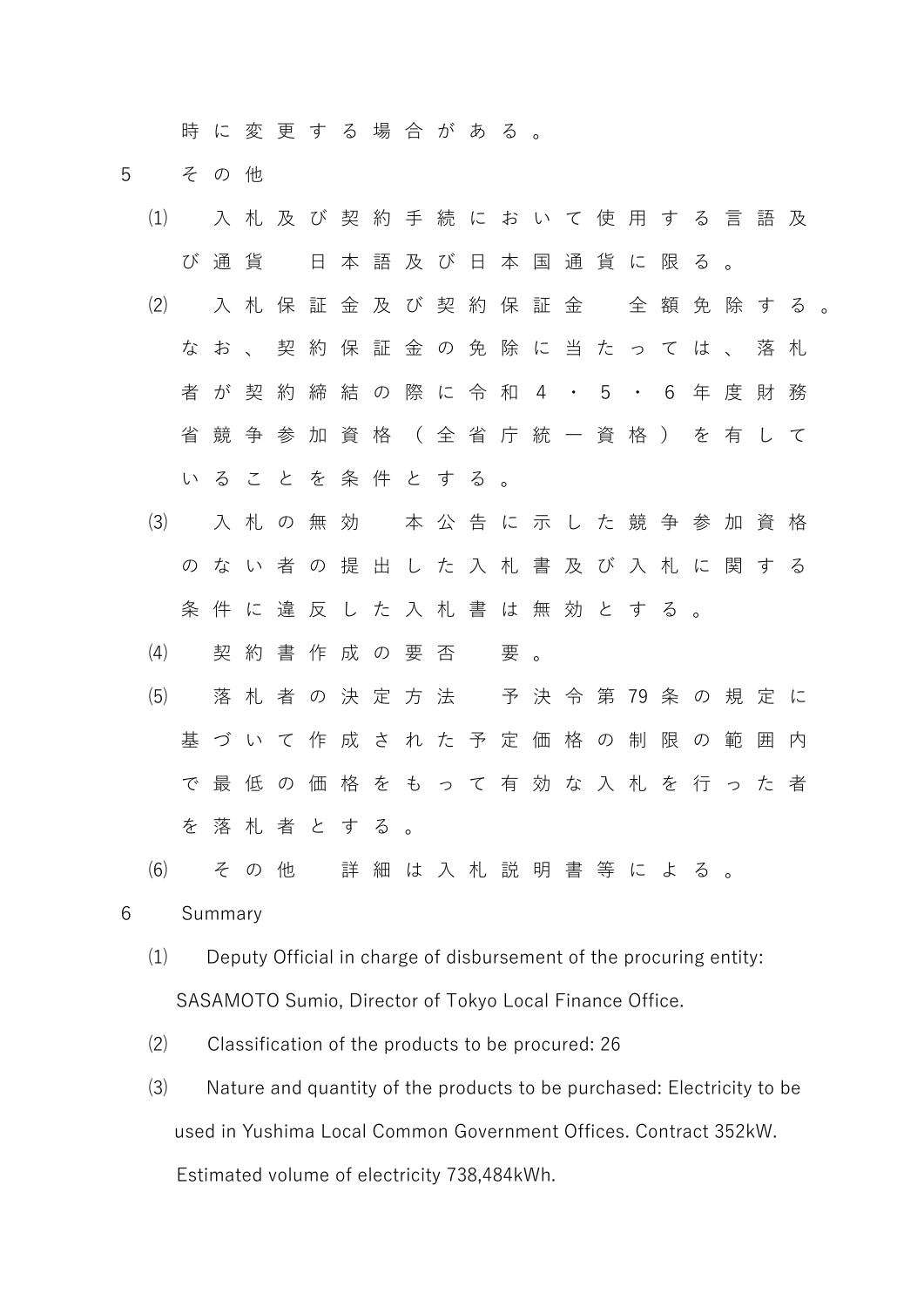- ⑷ Delivery period: From 1 April, 2022 through 31 March, 2023.
- ⑸ Delivery place: As in the tender documentation.
- ⑹ Qualification for participating in the tendering procedures: Suppliers eligible for participating in the proposed tender are those who shall:
	- ① Not come under Article 70 of the Cabinet Order concerning the Budget, Auditing and Accounting. Furthermore, minors, Person under Conservatorship or Person under Assistance that obtained the consent necessary for concluding a contract may be applicable under cases of special reasons within the said clause.
	- ② Not come under Article 71 of the Cabinet Order concerning the Budget, Auditing and Accounting.
	- ③ Have Grade "B"1or "C" in "Manufacture" oy1"Selling" in terms of qualification for participating in tenders by Organizations in the Kanto-Koshinetsu area related to the Ministry of Finance ( Single qualification for every ministry and agency ) in the fiscal years 2019, 2020,and 2021.
	- ④ Not those who are judged to be inappropriate as the other party to a contract on account of having violated any of the clauses of contract and illegal or unfair act previously made with an official in charge of any of the relevant local bureaus, or branch bureaus, or divisions, or offices.
	- ⑤ Not be suspended by government offices or agencies from participating in tendering procedures and winning nomination for a successful bidder.
	- ⑥ Have registered in accordance with article 2-2 of the Electricity